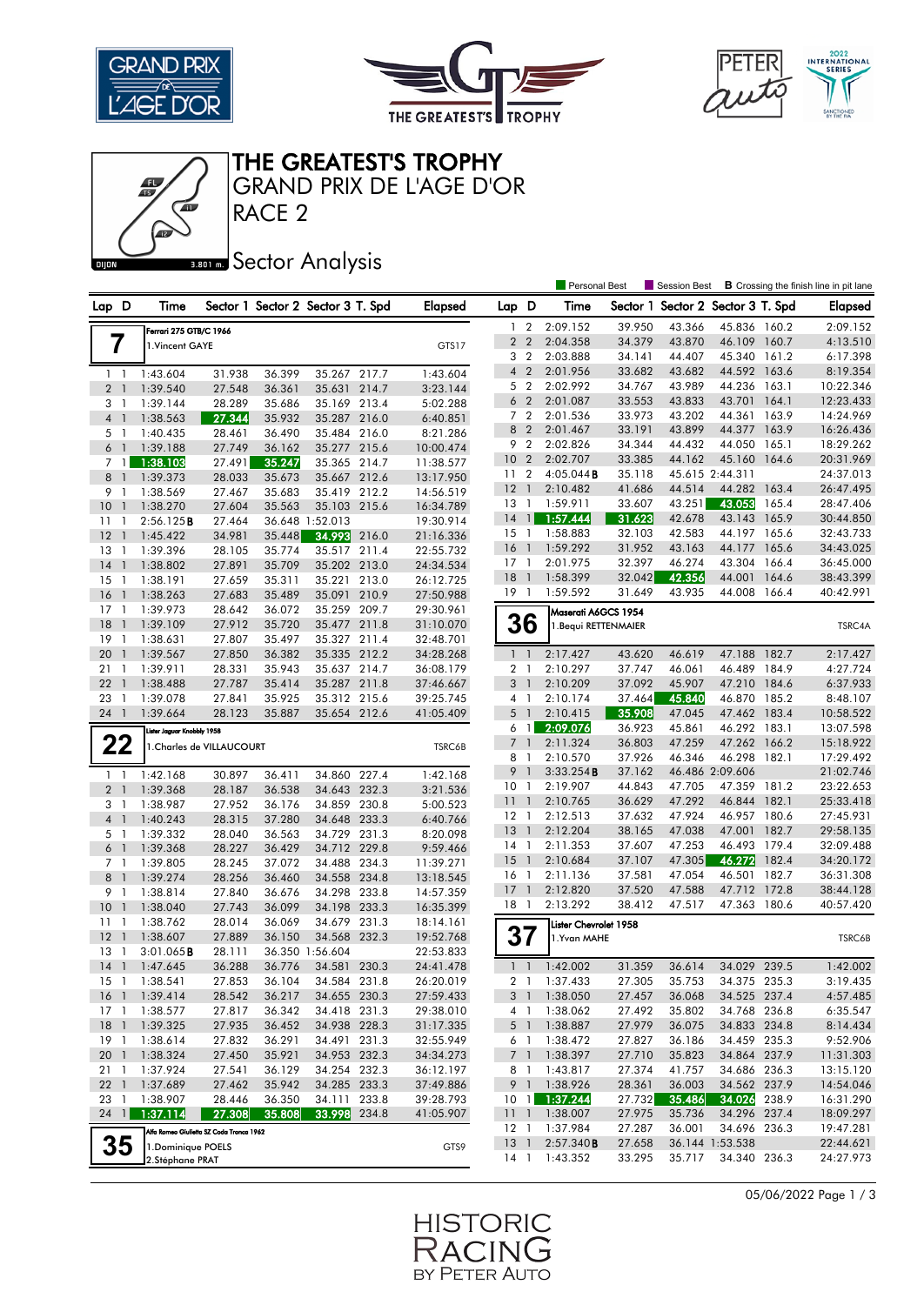





#### THE GREATEST'S TROPHY

RACE 2 GRAND PRIX DE L'AGE D'OR

# **BRON A** Sector Analysis

|                     |                      |                         |                  |                                   |                              |                |                        |                 |                | <b>Personal Best</b>          |                  | <b>Session Best</b>      |                                 |       | <b>B</b> Crossing the finish line in pit lane |
|---------------------|----------------------|-------------------------|------------------|-----------------------------------|------------------------------|----------------|------------------------|-----------------|----------------|-------------------------------|------------------|--------------------------|---------------------------------|-------|-----------------------------------------------|
| Lap D               |                      | Time                    |                  | Sector 1 Sector 2 Sector 3 T. Spd |                              |                | <b>Elapsed</b>         | Lap D           |                | Time                          | Sector 1         | Sector 2 Sector 3 T. Spd |                                 |       | <b>Elapsed</b>                                |
| 15                  | - 1                  | 1:37.382                | 27.269           | 36.069                            | 34.044 243.8                 |                | 26:05.355              | 18              | $\overline{1}$ | 1:43.794                      | 29.079           | 36.278                   | 38.437 201.1                    |       | 32:40.579                                     |
| 16                  | -1                   | 1:37.938                | 27.523           | 35.858                            | 34.557 238.4                 |                | 27:43.293              | 19              | $\overline{1}$ | 1:43.115                      | 28.888           | 36.413                   | 37.814 200.4                    |       | 34:23.694                                     |
| 17                  | $\mathbf{1}$         | 1:37.912                | 27.085           | 36.068                            | 34.759 234.3                 |                | 29:21.205              | 20 <sub>1</sub> |                | 1:44.176                      | 30.260           | 36.483                   | 37.433 200.4                    |       | 36:07.870                                     |
| 18                  | -1                   | 1:38.391                | 27.876           | 35.995                            | 34.520                       | 237.4          | 30:59.596              | 21              | $\overline{1}$ | 1:43.200                      | 29.177           | 36.465                   | 37.558 202.2                    |       | 37:51.070                                     |
| 19                  | $\mathbf{1}$         | 1:38.014                | 27.714           | 35.615                            | 34.685 235.3                 |                | 32:37.610              | $22 \quad 1$    |                | 1:43.406                      | 29.019           | 37.007                   | 37.380 202.2                    |       | 39:34.476                                     |
| 20                  | - 1                  | 1:38.661                | 27.581           | 36.030                            | 35.050 236.3                 |                | 34:16.271              | 23              | $\overline{1}$ | 1:43.059                      | 28.914           | 36.294                   | 37.851                          | 201.5 | 41:17.535                                     |
| 21                  | $\mathbf{1}$         | 1:38.126                | 27.538           | 36.022                            | 34.566 235.3                 |                | 35:54.397              |                 |                | Alfa Romeo Giulietta SZ 1962  |                  |                          |                                 |       |                                               |
| 22                  | -1                   | 1:38.470                | 27.759           | 36.121                            | 34.590 238.9                 |                | 37:32.867              |                 | 65             | 1. Antonio CARRISI            |                  |                          |                                 |       | GTS9                                          |
| 23                  | $\mathbf{1}$         | 1:38.988                | 27.927           | 36.313                            | 34.748 239.5                 |                | 39:11.855              |                 |                |                               |                  |                          |                                 |       |                                               |
| 24 1                |                      | 1:38.973                | 27.911           | 35.974                            | 35.088 236.3                 |                | 40:50.828              | $1\quad$        |                | 1:56.225                      |                  |                          | 40.909 180.3                    |       | 1:56.225                                      |
|                     |                      | Bizzarrini 5300 GT 1965 |                  |                                   |                              |                |                        | 2 <sub>1</sub>  |                | 1:52.314                      |                  |                          | 40.999 180.0                    |       | 3:48.539                                      |
|                     | 46                   | 1. Christian BOURIEZ    |                  |                                   |                              |                | TSRC12                 | 3 1             |                | 1:54.103                      |                  |                          | 41.910 175.6                    |       | 5:42.642                                      |
|                     |                      |                         |                  |                                   |                              |                |                        | 4 <sup>1</sup>  |                | 1:53.888                      |                  |                          | 41.432 176.2                    |       | 7:36.530                                      |
| $1\quad$            |                      | 1:38.844                | 29.932           | 34.854                            | 34.058 236.8                 |                | 1:38.844               | 5 1             |                | 1:54.884                      |                  |                          | 41.531 176.8                    |       | 9:31.414                                      |
| 2 <sub>1</sub>      |                      | 1:36.958                | 27.349           | 35.216                            | 34.393 241.6                 |                | 3:15.802               | 6 <sup>1</sup>  |                | 1:54.161                      |                  |                          | 41.476 180.3                    |       | 11:25.575                                     |
| 3 <sup>1</sup>      |                      | 1:36.909                | 27.376           | 35.277                            | 34.256 238.9                 |                | 4:52.711               | 7 1             |                | 1:57.686                      |                  |                          | 43.420 171.4                    |       | 13:23.261                                     |
| 4 1                 |                      | 1:37.144                | 27.430           | 35.355                            | 34.359 236.3                 |                | 6:29.855               | 8 <sup>1</sup>  |                | 1:55.169                      |                  |                          | 42.879 173.9                    |       | 15:18.430                                     |
| 5 <sub>1</sub>      |                      | 1:37.243                | 26.925           | 35.811                            | 34.507 237.9                 |                | 8:07.098               | 9 1             |                | 3:16.242B                     |                  |                          | 2:02.473                        |       | 18:34.672                                     |
| 6                   | $\overline{1}$       | 1:37.299                | 27.513           | 35.447                            | 34.339 241.6                 |                | 9:44.397               | 10              | $\overline{1}$ | 2:00.825                      |                  |                          | 41.512 174.5                    |       | 20:35.497                                     |
| 7 <sup>1</sup>      |                      | 1:37.950                | 27.604           | 35.837                            | 34.509 236.3                 |                | 11:22.347              | 111             |                | 1:53.521                      |                  |                          | 41.116 176.8                    |       | 22:29.018                                     |
| 8                   | - 1                  | 1:37.449                | 27.548           | 35.433                            | 34.468                       | 241.6          | 12:59.796              | $12-1$          |                | 1:53.983                      |                  |                          | 41.877                          | 179.4 | 24:23.001                                     |
| 9                   | $\mathbf{1}$         | 1:37.750                | 27.223           | 36.077                            | 34.450 237.4                 |                | 14:37.546              | 13              | $\overline{1}$ | 1:54.419                      |                  |                          | 41.741                          | 178.8 | 26:17.420                                     |
| 10                  | -1                   | 1:38.821                | 27.501           | 36.930                            | 34.390                       | 236.3          | 16:16.367              | 14              | $\overline{1}$ | 1:53.206                      |                  |                          | 41.913                          | 178.5 | 28:10.626                                     |
| 11                  | $\mathbf{1}$         | $3:00.208$ B            | 27.640           |                                   | 35.668 1:56.900              |                | 19:16.575              | 15              | $\mathbf{1}$   | 1:51.610                      |                  |                          | 40.889                          | 180.0 | 30:02.236                                     |
| 12                  | $\overline{1}$       | 1:42.653                | 32.668           | 35.709                            | 34.276 237.4                 |                | 20:59.228              | 16 <sub>1</sub> |                | 1:52.839                      |                  |                          | 40.872 181.2                    |       | 31:55.075                                     |
| 13                  | $\overline{1}$       | 1:36.811                | 27.221           | 35.572                            | 34.018 238.4                 |                | 22:36.039              | 17              | $\overline{1}$ | 1:51.256                      |                  |                          | 40.691                          | 183.1 | 33:46.331                                     |
| 14                  | $\overline{1}$       | 1:36.925                | 27.261           | 35.500                            | 34.164 240.5                 |                | 24:12.964              | 18              | $\overline{1}$ | 1:51.540                      |                  |                          | 40.696                          | 182.4 | 35:37.871                                     |
| 15                  | $\mathbf{1}$         | 1:36.959                | 27.431           | 35.319                            | 34.209 239.5                 |                | 25:49.923              | 19              | $\overline{1}$ | 1:52.482                      |                  |                          | 41.471                          | 151.7 | 37:30.353                                     |
| 16                  | -1                   | 1:37.646                | 27.561           | 35.620                            | 34.465 241.6                 |                | 27:27.569              |                 |                | Alfa Romeo Giulietta SVZ 1956 |                  |                          |                                 |       |                                               |
| 17                  | $\mathbf{1}$         | 1:37.118                | 27.138           | 35.585                            | 34.395 236.3                 |                | 29:04.687              |                 | 66             | 1.Roberto RESTELLI            |                  |                          |                                 |       | GTS4                                          |
| 18                  | $\mathbf{1}$         | 1:37.376                | 27.438           | 35.706                            | 34.232 235.3                 |                | 30:42.063              |                 |                |                               |                  |                          |                                 |       |                                               |
| 19                  | $\mathbf{1}$         | 1:36.321                | 27.105           | 35.309                            | 33.907                       | 246.0          | 32:18.384              | $1\quad$        |                | 1:53.418                      | 34.924           | 39.070                   | 39.424 180.3                    |       | 1:53.418                                      |
| 20                  | -1                   | 1:38.185                | 28.062           | 35.463                            | 34.660                       | 244.9          | 33:56.569              | $\overline{a}$  | -1             | 1:47.725                      | 29.962           | 38.562                   | 39.201                          | 180.0 | 3:41.143                                      |
| 21                  | $\mathbf{1}$         | 1:38.028                | 27.674           | 35.779                            | 34.575 238.4                 |                | 35:34.597              | 3               | $\overline{1}$ | 1:47.886                      | 29.821           | 38.544                   | 39.521                          | 177.6 | 5:29.029                                      |
| 22<br>23            | -1<br>$\overline{1}$ | 1:37.208<br>1:37.282    | 27.437<br>27.496 | 35.467<br>35.593                  | 34.304 240.5<br>34.193 241.1 |                | 37:11.805              | $4-1$           |                | 1:49.398                      | 30.375           | 38.655                   | 40.368 176.2                    |       | 7:18.427                                      |
| 24 1                |                      | 1:38.068                | 27.877           | 35.889                            | 34.302 231.3                 |                | 38:49.087<br>40:27.155 | 5               | $\overline{1}$ | 1:47.258                      | 29.874           | 38.246                   | 39.138                          | 178.8 | 9:05.685                                      |
|                     |                      |                         |                  |                                   |                              |                |                        | 6 1             |                | 1:47.793                      | 29.675           | 38.126                   | 39.992 177.0                    |       | 10:53.478                                     |
|                     |                      | Porsche 904 GTS 1964    |                  |                                   |                              |                |                        | $7^{\circ}$     | $\overline{1}$ | 1:47.590                      | 29.791           | 38.395                   | 39.404                          | 176.8 | 12:41.068                                     |
|                     | 60                   | 1. Peter VÖGELE         |                  |                                   |                              |                | GTS11                  | 8               | -1             | 1:46.956                      | 29.791           | 37.844                   | 39.321                          | 177.9 | 14:28.024                                     |
|                     |                      |                         |                  |                                   |                              |                |                        | 9               | $\overline{1}$ | 1:48.280                      | 30.487           | 38.326                   | 39.467 176.8<br>39.167 177.9    |       | 16:16.304                                     |
| $1 \quad 1$         |                      | 1:46.048                | 33.445           | 36.269                            | 36.334<br>37.839             | 207.7<br>201.1 | 1:46.048               | 10 <sub>1</sub> |                | 1:47.144                      | 29.845           | 38.132                   |                                 |       | 18:03.448                                     |
| 2 <sub>1</sub><br>3 | $\mathbf{1}$         | 1:43.162                | 28.831           | 36.492                            |                              |                | 3:29.210               | $\overline{11}$ | $\overline{1}$ | 1:47.068                      | 29.844           | 37.775                   | 39.449 177.0<br>38.974 2:08.530 |       | 19:50.516                                     |
| 41                  |                      | 1:43.771<br>1:44.686    | 29.152<br>29.522 | 36.608<br>36.633                  | 38.011<br>38.531             | 199.6<br>198.5 | 5:12.981<br>6:57.667   | 12<br>$13-1$    | - 1            | 3:17.588B<br>1:53.518         | 30.084<br>35.520 | 38.466                   | 39.532 175.6                    |       | 23:08.104<br>25:01.622                        |
| 5 1                 |                      | 1:44.547                | 29.471           | 36.560                            |                              |                | 8:42.214               |                 |                | 14 1 1:47.046                 | 30.017           | 38.032                   | 38.997 178.8                    |       | 26:48.668                                     |
|                     | 61                   | 1:45.621                | 29.803           | 37.506                            | 38.516 198.5<br>38.312 198.5 |                | 10:27.835              |                 |                | 15 1 1:49.257                 | 31.681           | 38.197                   | 39.379 176.8                    |       | 28:37.925                                     |
| 7 <sub>1</sub>      |                      | 1:45.575                | 29.326           | 38.006                            | 38.243 199.3                 |                | 12:13.410              |                 |                | 16 1 1:46.797                 | 29.462           | 37.984                   | 39.351 177.3                    |       | 30:24.722                                     |
| 8 1                 |                      | 1:44.328                | 29.328           | 36.950                            | 38.050 198.9                 |                | 13:57.738              |                 |                | 17 1 1:47.491                 | 29.683           | 38.236                   | 39.572 178.5                    |       | 32:12.213                                     |
| 9 1                 |                      | 3:02.740B               | 29.256           |                                   | 37.315 1:56.169              |                | 17:00.478              | 18 1            |                | 1:49.310                      | 30.615           | 37.912                   | 40.783 179.7                    |       | 34:01.523                                     |
| 10 <sub>1</sub>     |                      | 1:50.029                | 35.382           | 36.537                            | 38.110 198.2                 |                | 18:50.507              | 19 1            |                | 1:48.288                      | 29.969           | 38.525                   | 39.794 176.8                    |       | 35:49.811                                     |
| 111                 |                      | 1:43.564                | 29.116           | 36.806                            | 37.642 201.1                 |                | 20:34.071              | 20 1            |                | 1:49.509                      | 29.777           | 40.006                   | 39.726 174.8                    |       | 37:39.320                                     |
|                     |                      | 12 1 1:43.506           | 29.357           | 36.521                            | 37.628 200.4                 |                | 22:17.577              |                 |                | 21 1 1:50.330                 | 30.343           | 39.443                   | 40.544 175.0                    |       | 39:29.650                                     |
|                     |                      | 13 1 1:43.698           | 29.160           | 36.859                            | 37.679 200.0                 |                | 24:01.275              | 22 1            |                | 1:49.981                      | 30.284           | 38.643                   | 41.054 177.9                    |       | 41:19.631                                     |
|                     |                      | 14 1 1:42.838           | 29.186           | 36.358                            | 37.294 200.4                 |                | 25:44.113              |                 |                | Alfa Romeo Giulia TZ 1965     |                  |                          |                                 |       |                                               |
|                     |                      | 15 1 1:44.759           | 29.248           | 37.408                            | 38.103 200.0                 |                | 27:28.872              | 67              |                | 1. Jean-Luc PAPAUX            |                  |                          |                                 |       | GTS10                                         |
| 16 <sub>1</sub>     |                      | 1:43.443                | 28.978           | 36.625                            | 37.840 198.2                 |                | 29:12.315              |                 |                | 2. Jacques SANDOZ             |                  |                          |                                 |       |                                               |
|                     |                      | 17 1 1:44.470           | 29.657           | 36.865                            | 37.948 198.5                 |                | 30:56.785              |                 | $1\quad1$      | 1:55.642                      | 36.920           | 39.528                   | 39.194 194.9                    |       | 1:55.642                                      |
|                     |                      |                         |                  |                                   |                              |                |                        |                 |                |                               |                  |                          |                                 |       |                                               |

05/06/2022 Page 2 / 3